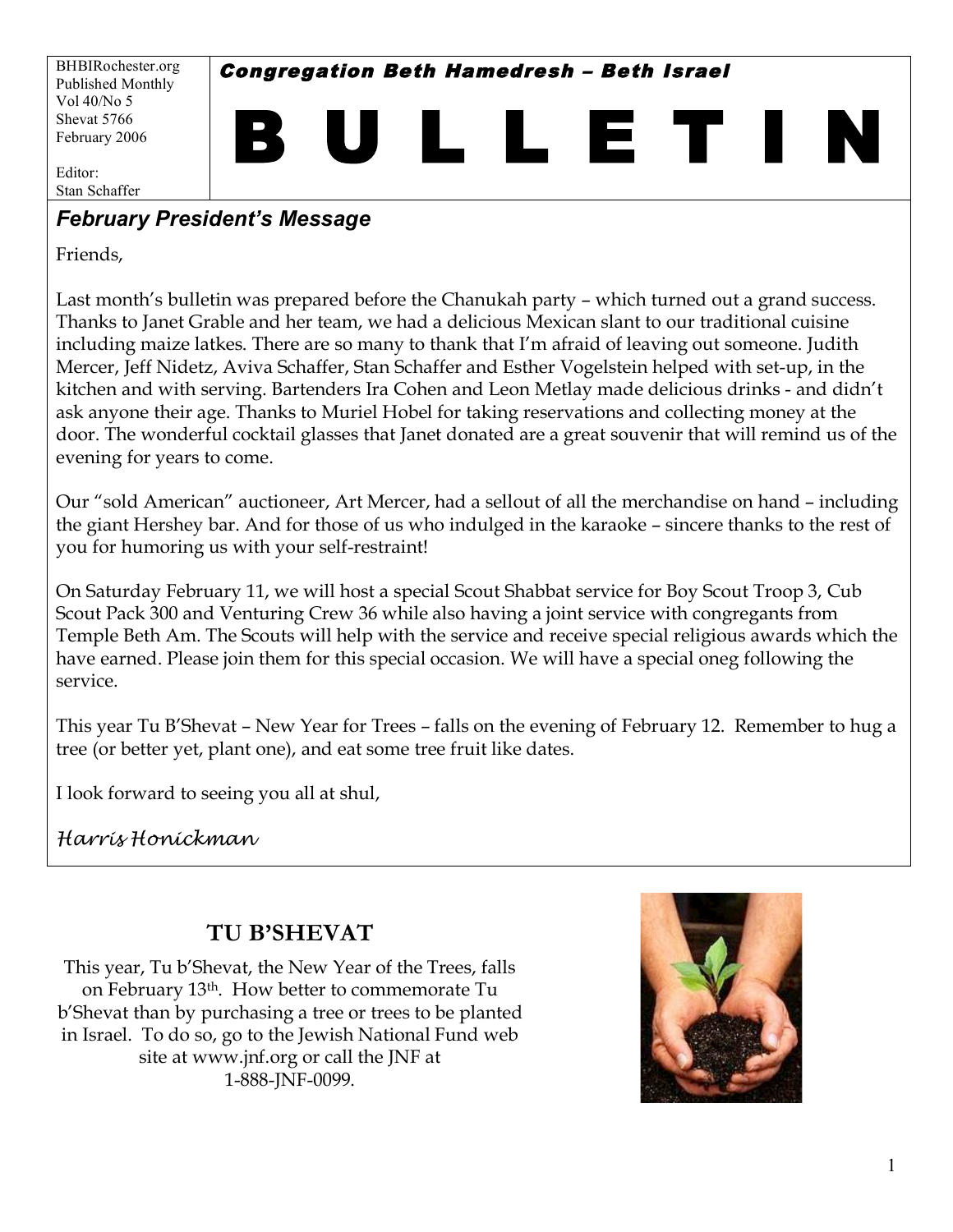## **BHBI CALENDAR OF EVENTS – February 2006**

| Friday   | Feb. 3  | 7:30 PM | Shabbat Evening Services at St. John's Home, 150 Highland Avenue<br>Light candles at 5:06 PM.                   |  |  |  |
|----------|---------|---------|-----------------------------------------------------------------------------------------------------------------|--|--|--|
| Saturday | Feb. 4  | 9:30 AM | <b>Shabbat Morning Service</b><br>Torah: Bo<br>Birthday and Anniversary Kiddush                                 |  |  |  |
| Sunday   | Feb. 5  | 9:00 AM | Service, Breakfast, Discussion                                                                                  |  |  |  |
| Friday   | Feb. 10 | 8:00 PM | <b>Shabbat Evening Services</b><br>Light candles at 5:16 PM.                                                    |  |  |  |
| Saturday | Feb. 11 | 9:30 AM | Joint Shabbat Morning Service with Congregants from Temple Beth Am<br>Scout Shabbat at BHBI<br>Torah: Beshalach |  |  |  |
| Sunday   | Feb. 12 | 9:00 AM | Service, Breakfast, Discussion                                                                                  |  |  |  |
| Monday   | Feb. 13 | 7:30 PM | <b>Board Meeting</b>                                                                                            |  |  |  |
| Friday   | Feb. 17 | 8:00 PM | <b>Shabbat Evening Services</b><br>Light candles at 5:25 PM.                                                    |  |  |  |
| Saturday | Feb. 18 | 9:30 AM | <b>Shabbat Morning Services</b><br>Torah: Yitro                                                                 |  |  |  |
| Sunday   | Feb. 19 | 9:00 AM | Service, Breakfast, Discussion                                                                                  |  |  |  |
| Friday   | Feb. 24 | 8:00 PM | <b>Shabbat Evening Services</b><br>Light candles at 5:34 PM.                                                    |  |  |  |
| Saturday | Feb. 25 | 9:30 AM | <b>Shabbat Morning Service</b><br>Torah: Mishpatim<br>Blessing for the new month                                |  |  |  |
| Sunday   | Feb. 26 | 9:00 AM | Service, Breakfast, Discussion                                                                                  |  |  |  |

# **COME CELEBRATE JANUARY AND FEBRUARY BIRTHDAYS AND ANNIVERSARIES**

*Following Services on February 4th*

## **Happy Birthday to:**

| <b>Janet Grable</b>    | 7 <sup>th</sup><br>Jan. |
|------------------------|-------------------------|
| <b>Annette Garver</b>  | Jan. 11 <sup>th</sup>   |
| <b>Elaine Schaffer</b> | Jan. $24th$             |
| <b>Jeff Nidetz</b>     | Jan. 27 <sup>th</sup>   |
| Leslie Toker           | Jan. 28 <sup>th</sup>   |
| Chris Paprocki         | Feb. 1st                |
| <b>Herb Spencer</b>    | Feb. $10^{th}$          |
| Laura Levinson         | Feb. $14th$             |
| Tamar Rogachefsky      | Feb. $16th$             |
| Simon Finkelman        | Feb. $24th$             |

# **Happy Anniversary to:**

Jeff and Lyn Springut Feb. 5<sup>th</sup>

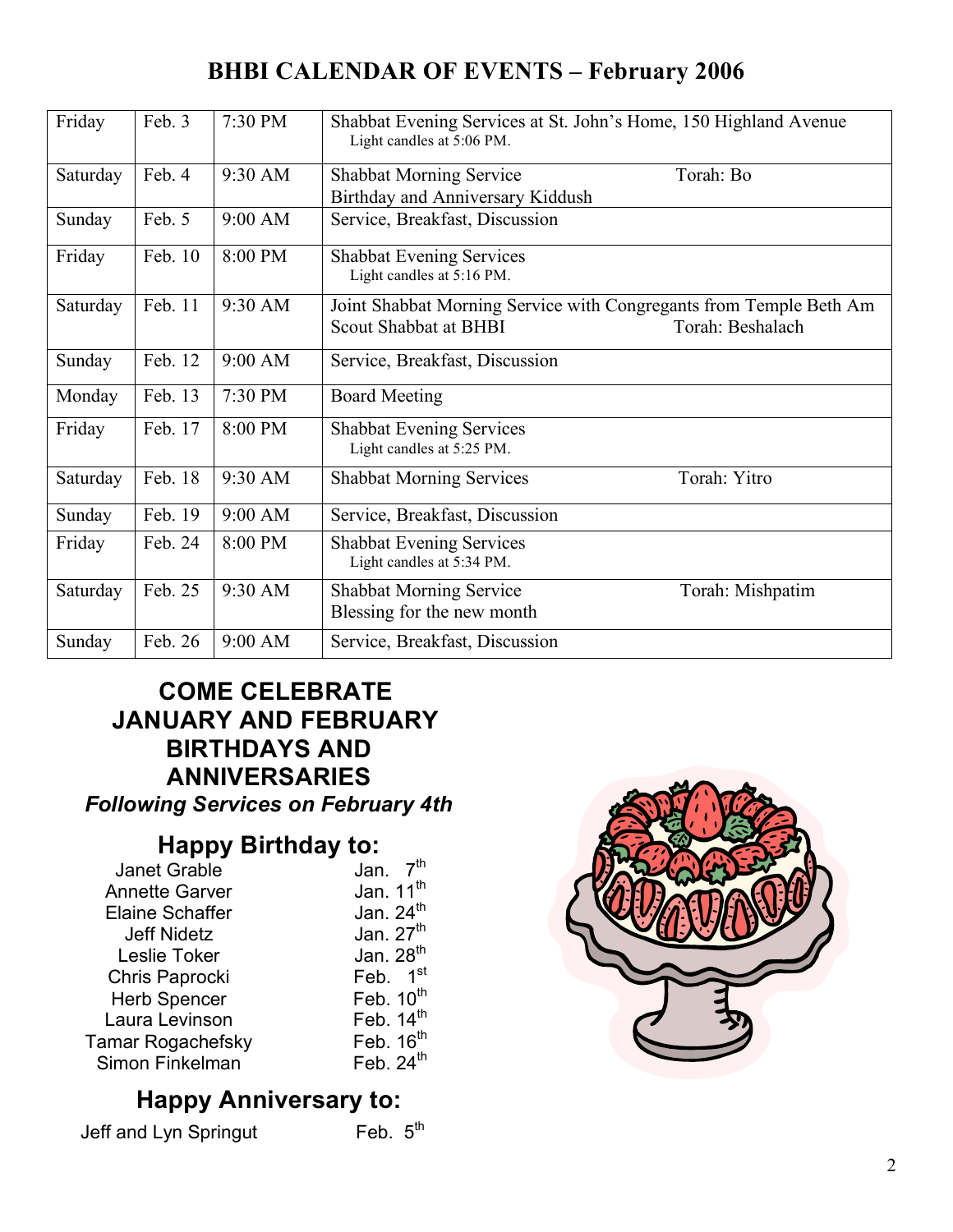# **JEWISH ARTS ACTIVITIES OFFERED BY THE JCC IN FEBRUARY**

#### Visual Arts

Photo Exhibit: Photos of the World by Louis Ryen – Feb. 1-28 in the JCC Front Lobby

Photojournalists Riki Rosen and Ethiopian-Israeli Mazi Melesa Document the Aliyah of Ethiopian Jewry to Israel, Photos and Discussion -- Feb. 6, 7:30 p.m. in the JCC Hart Theatre, no charge

#### Do It Yourself

Not Your Grandma's Knit & Purl: contemporary Designs in Knitting – Feb. 8, 4-5 p.m. and 7-8 p.m. at Village Coffee in the JCC Front Lobby. Reservations please. Call 461-2000 x214

The Art of a Jewish Home for Kids! – Feb. 20, 1-4 p.m. at the JCC Auditorium. No charge.

#### Film

Chopin's Afterlife – Feb. 9 at 7:30 p.m. in the JCC Hart Theatre, \$5 for members, \$7 for nonmembers. For tickets call 461-2000 x235

The Syrian Bride – Opens Feb. 10 at the Little Theatre. Check local listings for more information.

Lacombe Lucien – Feb. 16 at 8 p.m. at the Dryden Theatre at George Eastman House, 900 East Avenue. \$4 for members, \$6 for non-members, no advance sales

Au Revoir Les Enfants – Feb. 19 at 7 p.m. at the Dryden Theatre at George Eastman House, 900 East Avenue. \$4 for members, \$6 for non-members, no advance sales

The American Matchmaker – Feb. 26 at 2 p.m. at the JCC Senior Adult Lounge. No charge. Call 461-2000 x239 for reservations

Live and Become – Feb. 28 at 7 p.m. at the Little Theater. No charge. Call 461-2000 x235 for reservations

#### Dance

Israeli Dancing at the JCC Sundays in February and Year-Round – 7 p.m. Beginners Instruction, 8- 10 p.m. Dancing, in the JCC Dance Studio

#### Theatre and Music

Berlin and Bernstein: Two Composers, Two Americas – Feb. 2 at 8 p.m., Feb. 4 at 8 p.m., Feb. 5 at 2 p.m. in the JCC Hart Theatre. Tickets range from \$20 to \$22. To purchase call 461-2000 x235

The FunkeyMonkeys! Music and Fun for Families – Feb. 12 at 2:30 p.m in the JCC Hart Theatre, \$12 for members, \$15 for non-members with advance purchase, \$14 for members, \$17 for nonmembers at the door

Calling All Young Actors! Acting classes for children ages 4-15 – Beginning Feb. 5. Call 461-2000 x239 for more information

A Chorus of Angels! – Join the JCC's new intergenerational chorus (ages 8 and up). Call 461-2000 x239 for more information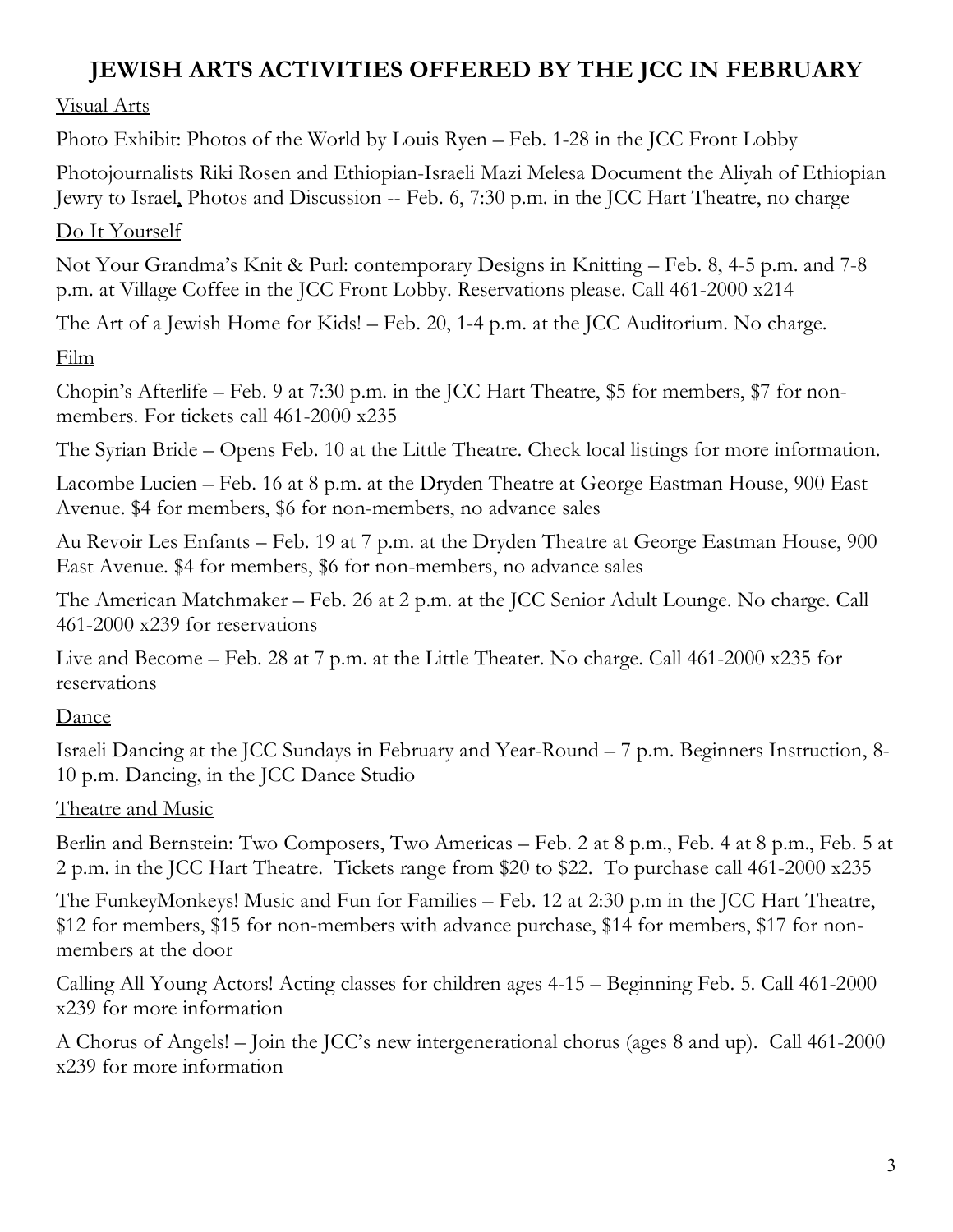## **THANK YOU TO OUR KIDDUSH SPONSORS FOR THE MONTH OF JANUARY**

| January 7  | Ken and Mollie Traub in memory of Ken's father, Sigmund Traub           |
|------------|-------------------------------------------------------------------------|
| January 14 | The Congregation                                                        |
| January 21 | Harris and Aline Honickman to thank all those who helped make Matthew's |
|            | bar mitzvah possible                                                    |
| January 28 | Steve and Ruth Teitel in memory of Ruth's father, Jack Glazer           |

## **TO OUR DONORS -- THANK YOU FOR YOUR GENEROSITY!**

#### **GENERAL FUND**

Thanks to Janet Grable for a great Hanukkah party

The Teitel Family

#### **TORAH FUND**

In honor of Janet Grable

Ira Cohen

#### **RABBI AARON SOLOMON SCHOLARSHIP FUND**

Thanks to Esther Vogelstein

Mrs. Esther Solomon

**Join other BHBI members for a special Kabbalat Shabbat Service on Friday evening, February 3rd , at 7:30 p.m. at St. John's Home, 150 Highland Avenue, when we will bring the spirit and melodies of Shabbat to Betty Glaser and the other Jewish residents of St. John's Home**

**So far our** *TOPS* **Gift Card fundraiser has been quite successful. Remember,** *TOPS* **Gift Cards are now available through BHBI in \$50 denominations.**

> **To purchase** *TOPS* **Gift Cards, contact Stan Schaffer at 473-8072 or by e-mail at the\_schaffers@juno.com**

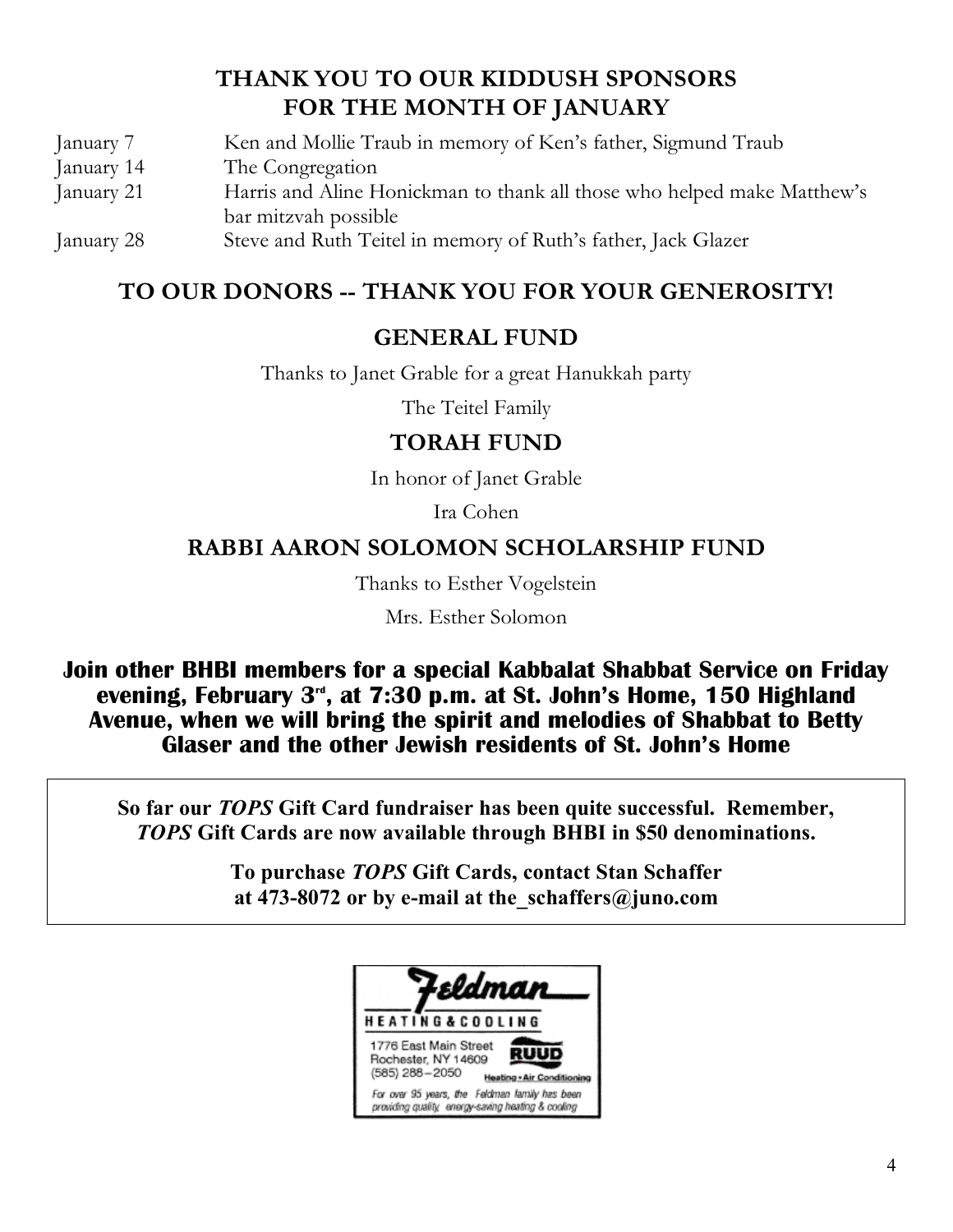# **YAHRZEITS**

At the following Shabbat Services, we will read the names of our late loved ones whose Yahrzeits will occur on that Shabbat or during the following week.

| that Shabbat of authing the following week. |        |                      |        |                           |        |                    |         |  |  |  |  |
|---------------------------------------------|--------|----------------------|--------|---------------------------|--------|--------------------|---------|--|--|--|--|
| February 3-4                                | Shevat | February 10-11       | Shevat | February 17-18            | Shevat | February 24-25     | Shevat/ |  |  |  |  |
|                                             |        |                      |        |                           |        |                    | Adar    |  |  |  |  |
| Sidney Applebaum*                           | 6      | Abraham Newell*      | 13     | Besse Gold                | 20     | Marian Bernstein*  | 27      |  |  |  |  |
| Jacob Komenski*                             | 6      | Rose Salzberg        | 14     | Benjamin Lapides*         | 20     | Ada Goldstein*     | 27      |  |  |  |  |
| Morris Suskind*                             |        | Gidda Strauss*       | 16     | <b>Alexander Phillips</b> | 21     | Samuel Keyfetz*    | 27      |  |  |  |  |
| Max Springut                                | 8      | Morris Gurian*       | 17     | Simon Pogal*              | 21     | Lottie Fink*       | 29      |  |  |  |  |
| Herman Strauss*                             | 8      | <b>Stanley Clark</b> | 18     | Sarah Maltinsky*          | 23     | Rose Ring*         | 29      |  |  |  |  |
| Dvora Brodie*                               | 9      | Samuel Spencer       | 18     | Bernard Falk*             | 25     | Sam Finkelstein*   | 30      |  |  |  |  |
| Samuel Goldman*                             | 9      | Gitla Perkal*        | 18     |                           |        | Henrietta Schaffer | 30      |  |  |  |  |
| Daniel Hirsch*                              | 10     |                      |        |                           |        | Boris Schvarts     | 30      |  |  |  |  |
| Hyman Aaron                                 |        |                      |        |                           |        | Paula Lewin        |         |  |  |  |  |
| Nusbaum*                                    | 10     |                      |        | * Denotes name            |        | Werner Schaffer    |         |  |  |  |  |
| Miriam Weinberger                           | 12     |                      |        | memorialized on           |        | Anna Ruderman*     |         |  |  |  |  |
|                                             |        |                      |        | <b>BHBI</b> Memorial      |        | Philip Schiff*     |         |  |  |  |  |
|                                             |        |                      |        | Plaque                    |        | Anna Solomon       |         |  |  |  |  |
|                                             |        |                      |        |                           |        |                    |         |  |  |  |  |

We pray that our mourners will be comforted among all the mourners of Zion and Jerusalem and that the memory of the deceased continues to be a blessing to all who knew them.

# **The Hillel School 8th grade presents. . .**

# **The Bartons Passover Chocolate Sale.**

**Products include kosher for Passover parve and milk chocolate items. Prices range from \$2.50 to \$25.00.**

**Some of these scrumptious treats are:**

- **Parve Almond Bark**
- **Lollycones**
- **Parve dark chocolate covered matzah**
- **Milk chocolate covered matzah**
- **Fruit slices (fruit flavored jellies)**
- **And a large selection of macaroons**

**Orders will be accepted until March 2nd**



# **To order, contact Aviva Schaffer at 473-8072 or Hillel School at 271-6877**

**OFFICE HOURS**: The shul office is checked regularly for mail and messages. The shul phone is 244-2060. For urgent issues, call Harris Honickman at 271-5145 or Stan Schaffer at 473-8072. You can also e-mail us at BHBI@frontiernet.net